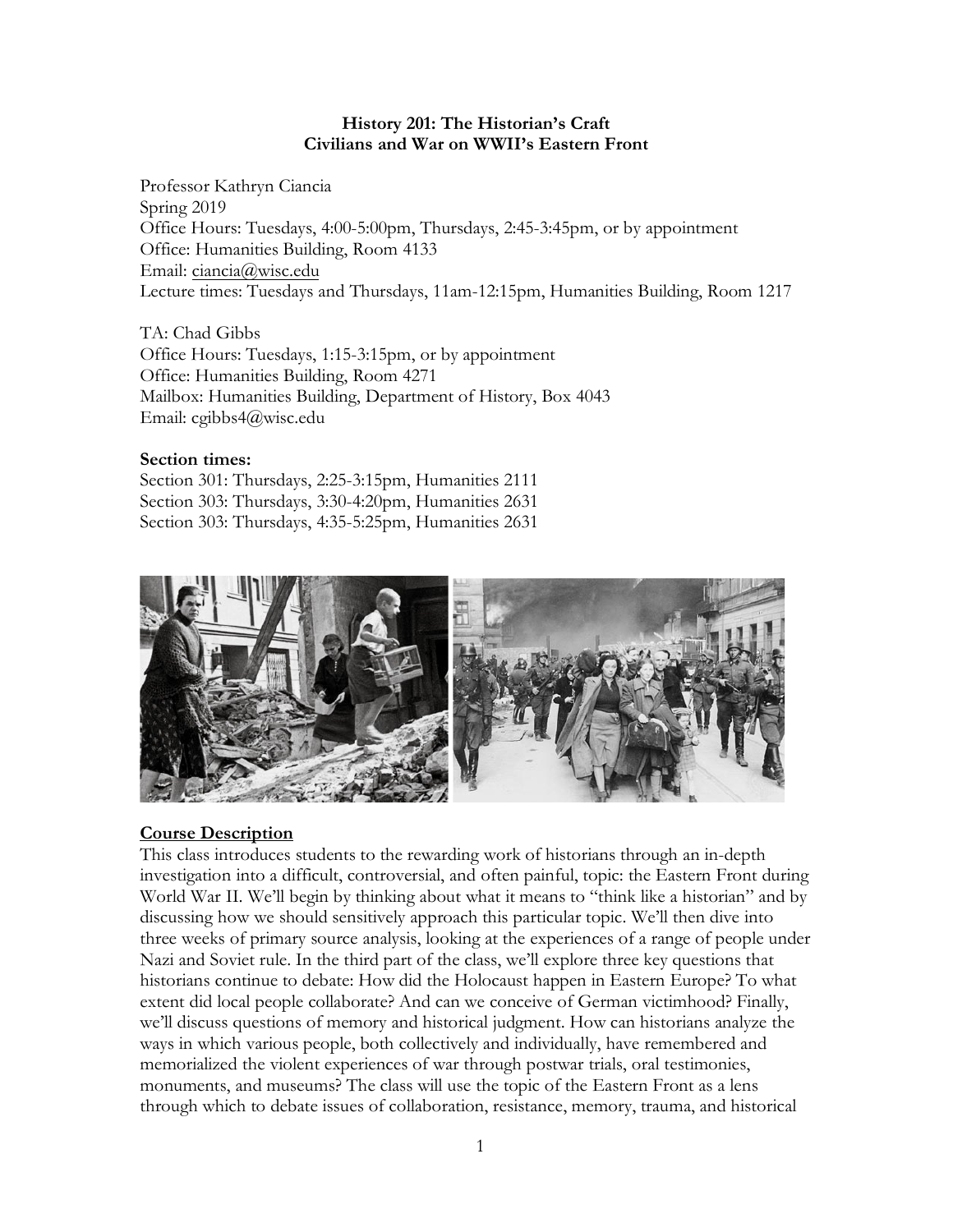empathy, as well as wider questions about how studying history can help us to make sense of the world in which we live.

#### **Course Objectives**

Since this is a Communications B class, as well as a gateway class for the History Major, we'll spend a lot of time focusing on *process* as well as *content.* There is no exam, so you will not be asked to memorize and then regurgitate content from lecture. Instead, I have designed the class so that each of the assignments builds upon the previous one, allowing you to walk through the process of doing historical research and writing, step-by-step. All of this work will culminate in a final research paper in which you will demonstrate the skills of summarizing and analyzing sources, creating historical questions, carrying out original research, and persuasively presenting your own ideas. The final paper will also give you the exciting opportunity to choose the topic that most interests you and to act as a historical detective as you track down sources and contribute to key historiographical debates. As you'll see from the syllabus, lectures will be complemented with discussions, trips to the various resources on campus, including the Wisconsin Historical Society and Memorial Library, and an in-class movie screening.

### **Credit Hours**

This 4-credit course meets as a group for 4 hours per week (according to UW-Madison's credit hour policy, each lecture counts as 1.5 hours and each discussion counts as an hour). The course also carries the expectation that you will spend an average of at least 2 hours outside of class for every hour in the classroom. In other words, in addition to class time, plan to allot an average of at least 8 hours per week for reading, writing, and preparing for discussions.

### **Methods of Assessment**

Your work for the class will be assessed in four ways:

- 1. **Several short assignments** (**25% of total grade)** that help you to develop the skills necessary for completing the research paper.
- 2. **Two oral presentations (15% of total grade)** that you will deliver in section. The first will be delivered in Week 10; the second will be delivered in either Week 13 or 14.
- 3. **Discussion participation (30% of total grade).** Chad will discuss his participation grading criteria with you during section. You will also be expected to take part in small-group work and class discussions during lecture time.
- 4. **Final research paper (30% of total grade)** that you will submit in both draft and final form. More details will be provided as the semester progresses. The final grade will reflect the quality of the final paper, your responsiveness to feedback, and your ability to articulate what you have learned through the process.

### **Accessing course materials**

All readings on this syllabus can be found in the course reader.

The course reader can be purchased from the Copy Center in the Social Science Building (see below for more information). Please note that a copy of the course reader will also be available on reserve at College Library.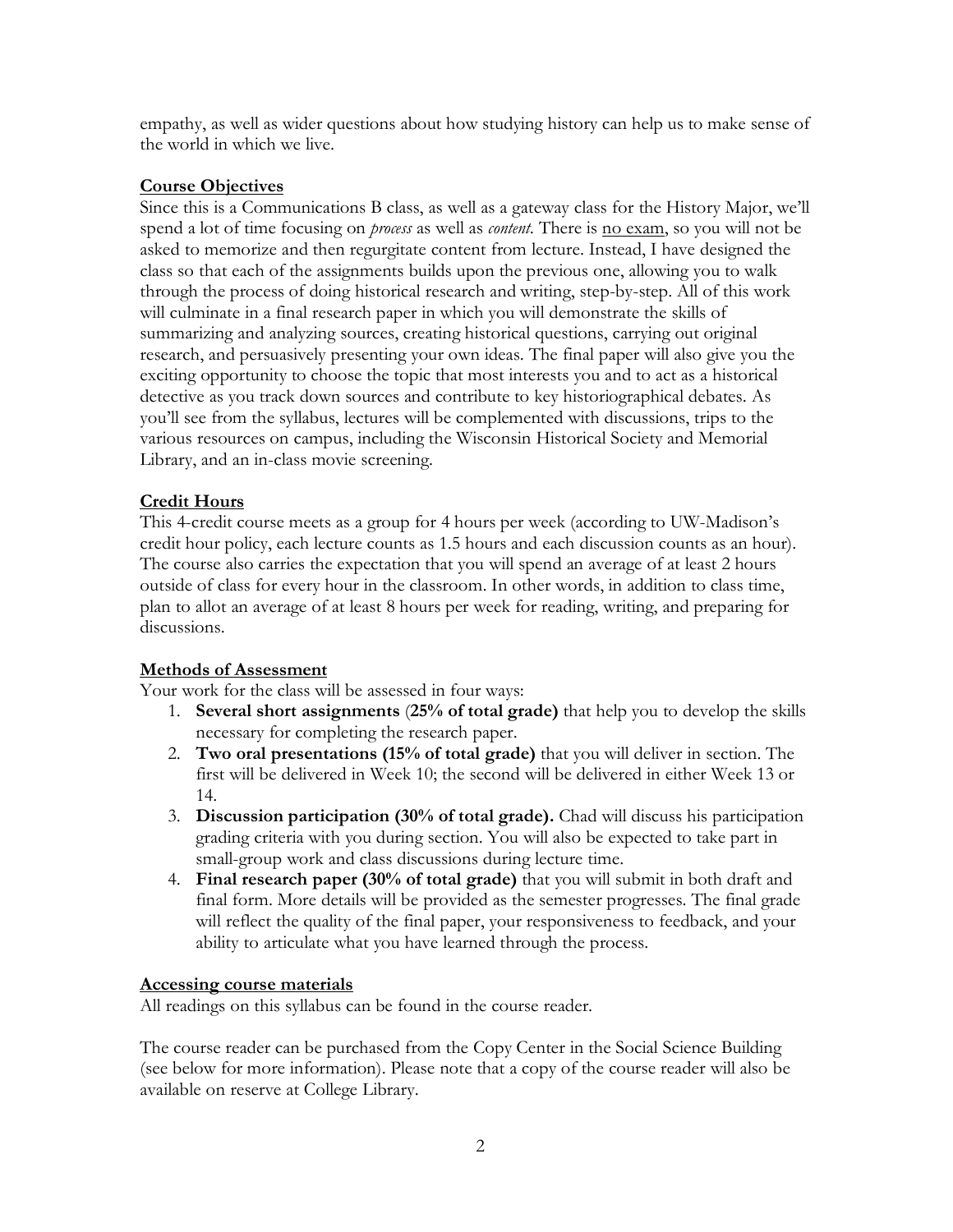Located at: Sewell Hall, Room 6120 1180 Observatory Drive Madison, WI 53706 262-5396

Email: copycenter@ls.wisc.edu

### **Optional book for purchase:**

• Mary Lynn Rampolla, *A Pocket Guide to Writing in History* (Boston and New York: Bedford/St. Martins, 2017—this is the information about the ninth edition but any edition of the book is fine). *This book is recommended, but not required, reading. It's a handy guide to many of the topics that we'll be discussing in our course and a great reference to have next to you when you plan and write your work.*

### **Weekly Schedule and Reading Assignments**

### **Part I: What do Historians do?**

**Week 1: Introductions**

**Lecture 1 (01/22):** Why the Eastern Front? Course Introductions

**Lecture 2 (01/24):** What Does it Mean to "Think Like a Historian"?

Note that this session will also feature a half-hour presentation and discussion with Professor Anna Muller (University of Michigan—Dearborn), a former curator at the Museum of the Second World War in Gdansk, Poland.

No sections and no assigned readings in Week 1

### **Week 2: Listening and Reading with a Purpose**

**Lecture 1 (01/29):** The Pre-History of the Eastern Front

**Lecture 2 (01/31):** "They Say….": The DNA of a Good Argument *Reading for lecture:*

• Tim Parks, "A Weapon for Readers," *New York Review of Books* blog, December 3, 2014.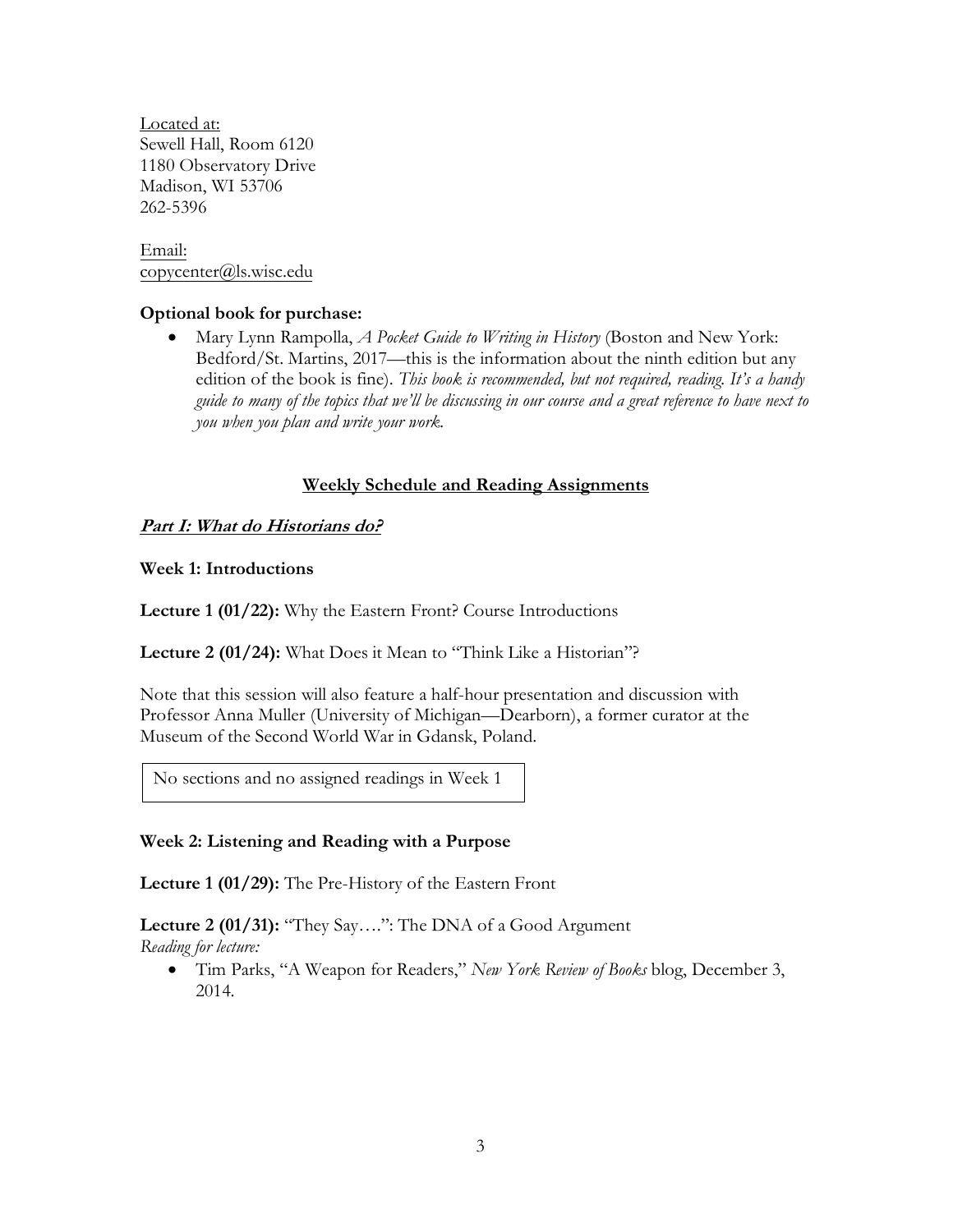• Timothy Snyder, *Bloodlands: Europe between Hitler and Stalin* (New York: Basic Books, 2012): vii-xix.

*Assignment for section:* 

## **SHORT ASSIGNMENT #1:**

• *In around 300 words, SUMMARIZE the argument made by Timothy Snyder in the excerpt from Bloodlands* **without analyzing or evaluating his argument.**

# **Part II: Primary Sources**

**Week 3: Primary Source Analysis I**

**Lecture 1 (02/05):** The Germans in Poland: 1939-1941

**Lecture 2 (02/07):** Primary Sources and Creating Historical Questions

*Readings for section:*

- Robert Moeller, ed., *The Nazi State and German Society: A Brief History in Documents* (Boston: Bedford Books, 2009): 112-115.
- Yitzhak Arad, Yisrael Gutman, Abraham Margaliot, eds., *Documents on the Holocaust: selected sources on the destruction of the Jews of Germany and Austria, Poland, and the Soviet Union* (Jerusalem: New York: Ktav Pub. House in association with Yad Vashem [and the] Anti Defamation League, 1981): 192- 195; 198-99; 216-228.

*Assignment for section:*

## **SHORT ASSIGNMENT #2:**

• *Read ALL of the sources for discussion. Choose ONE source for your analysis. Write (a) two-three sentences summarizing the source's content; (b) a two-three sentence analysis, stating what you know about the context in which the source was produced and how it may affect the source's approach.* 

### **Week 4: Primary Source Analysis II**

**Lecture 1 (02/12):** The Soviets in Poland, 1939-1941

**Lecture 2 (02/14):** Trip to Memorial Library

*\*\*Please bring your laptops to this session so that you can work on an in-class assignment.\*\**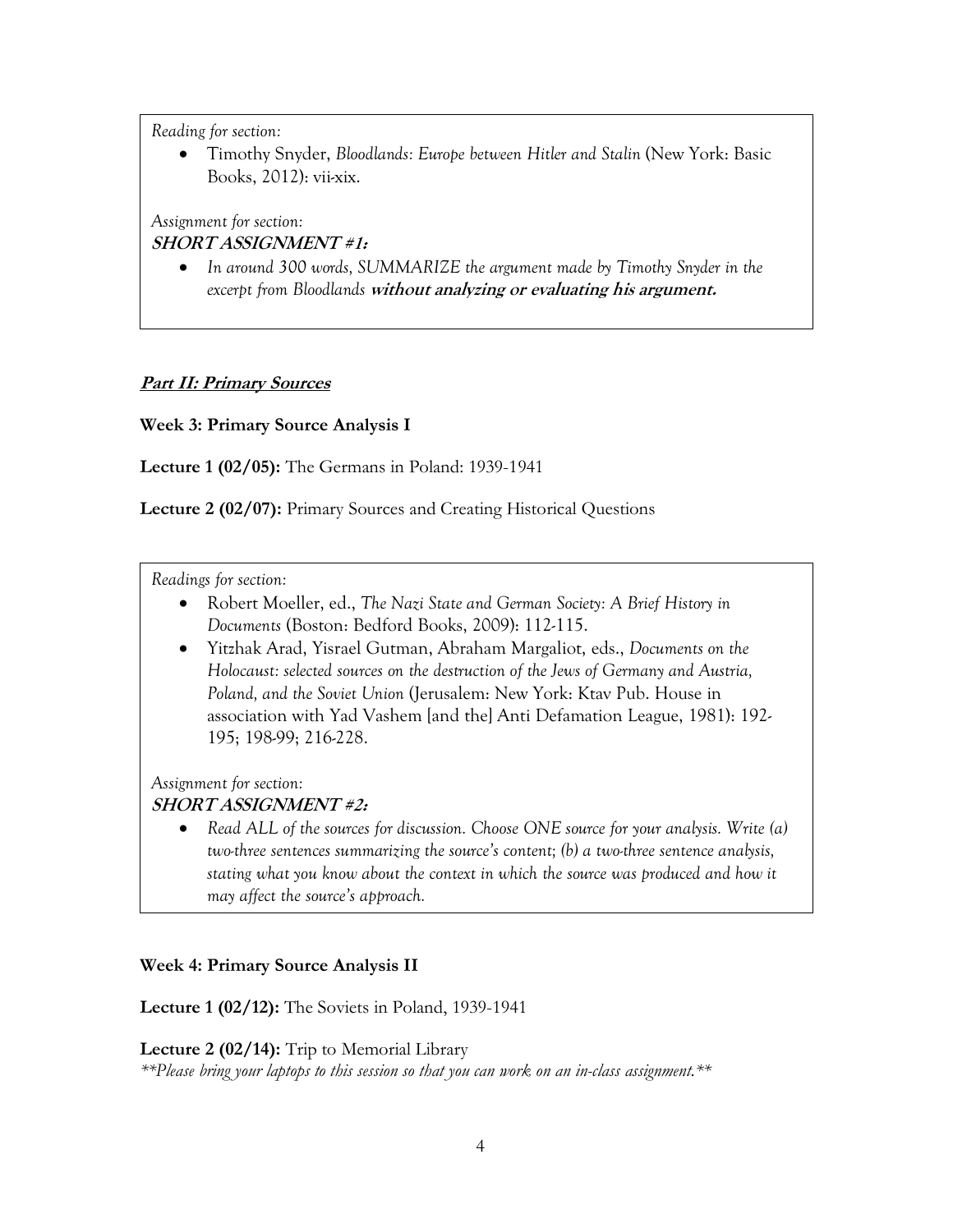• Irena Grudzińska-Gross and Jan Tomasz Gross, eds., *War Through Children's Eyes: The Soviet Occupation of Poland and the Deportations, 1939-1941* (Stanford, CA: Hoover Institution Press, 1981): xxi-xxviii; 3-27; 64-69; 70-73; 84-87; 130-132; 147-150; 160-164; 234-237.

*Assignment for section:*

## **SHORT ASSIGNMENT #3:**

• *Write ONE historical question for the collection of children's depositions as a whole. Explain briefly (two-three sentences) why you think this is a good historical question, using the criteria that we discussed in Week 3, Lecture 2.* 

# **Week 5: Primary Source Analysis III: The War after 1941**

**Lecture 1 (02/19):** A Front Ripe for Atrocity

**Lecture 2 (02/21):** Analyzing Film and Newspapers as Sources

*Readings for section*:

- Moeller, ed., *The Nazi State and German Society*, 117-124.
- Jeremy Noakes and Geoffrey Pridham, eds., *Documents on Nazism, 1919-1945* (New York: The Viking Press, 1974): 616-630.
- Antony Beevor and Luba Vinogradova, eds., *A Writer at War: Vasily Grossman with the Red Army* (London: The Harvill Press, 2005): 3-64.

*Assignment for section:*

## **SHORT ASSIGNMENT #4:**

• *Hand in completed library assignment from Week #4.*

## **Part III: Historical Debates: Collaboration, Resistance, Victimhood**

**Week 6: The Holocaust in German debates**

**Lecture 1 (02/26):** How did the Holocaust happen?

**Lecture 2 (02/28):** Trip to the Wisconsin Historical Society Library and Archives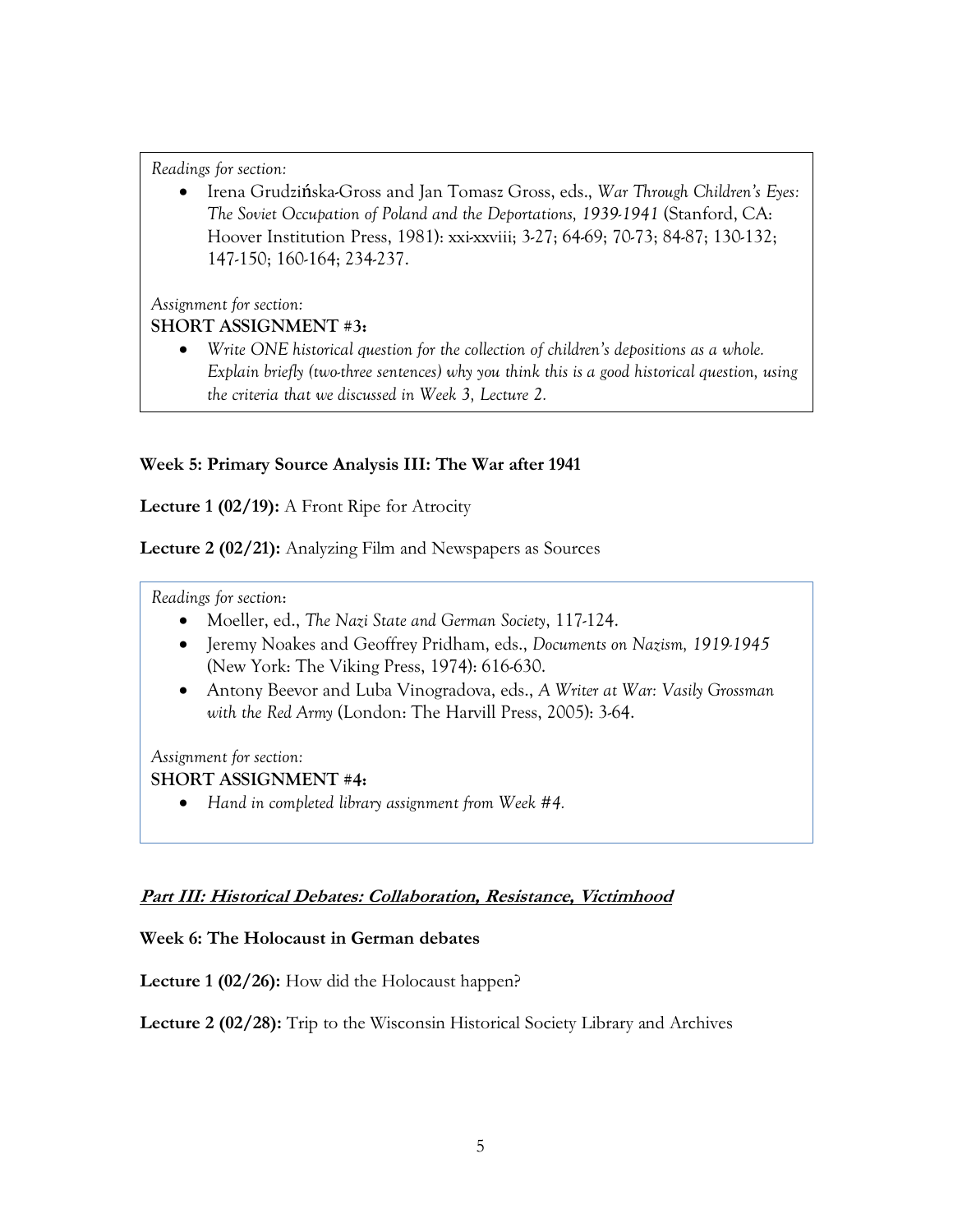- Michael R. Marrus, *The Holocaust in History* (Toronto: Key Porter Books, 2000), 8-54.
- Moeller, ed., *The Nazi State and German Society*, 139-147.
- Arad et al., eds., *Documents on the Holocaust*, 22-30.

*Assignment for section:*

# **SHORT ASSIGNMENT #5:**

• *In 150 words, summarize the "functionalist v. intentionalist" debate. Then choose ONE of the documents from either of the document collections and—in another 150 words explain the extent to which your document supports one side or the other.* 

## **Week 7: Local Agency?**

**Lecture 1 (03/05):** Collaboration: The Case of Jedwabne

**Lecture 2 (03/07):** Resistance: Two Uprisings in Warsaw

*Readings for section:*

- Jan T. Gross, "Annals of War," *The New Yorker*, March 12, 2001, 64 -71.
- Antony Polonsky and Joanna Michlic, eds., *The Neighbors Respond: The Controversies over the Jedwabne Massacre in Poland* (Princeton and Oxford: Princeton University Press, 2004): 103-113.
- Wojciech Roszkowski , "After "Neighbors:" Seeking Universal Standards," *Slavic Review* 61, no. 3 (2002): 460-465.

*Assignment for section:*

## **SHORT ASSIGNMENT #6:**

• *In your opinion, what is the most important point of contestation between Gross and his critics? Use at least one quotation from the texts in your discussion. (300 words in total).*

### **Week 8: German Victims?**

**Lecture 1 (03/12):** Were the Germans Victims too?

**Lecture 2 (03/14):** Postwar: A Brutalized Population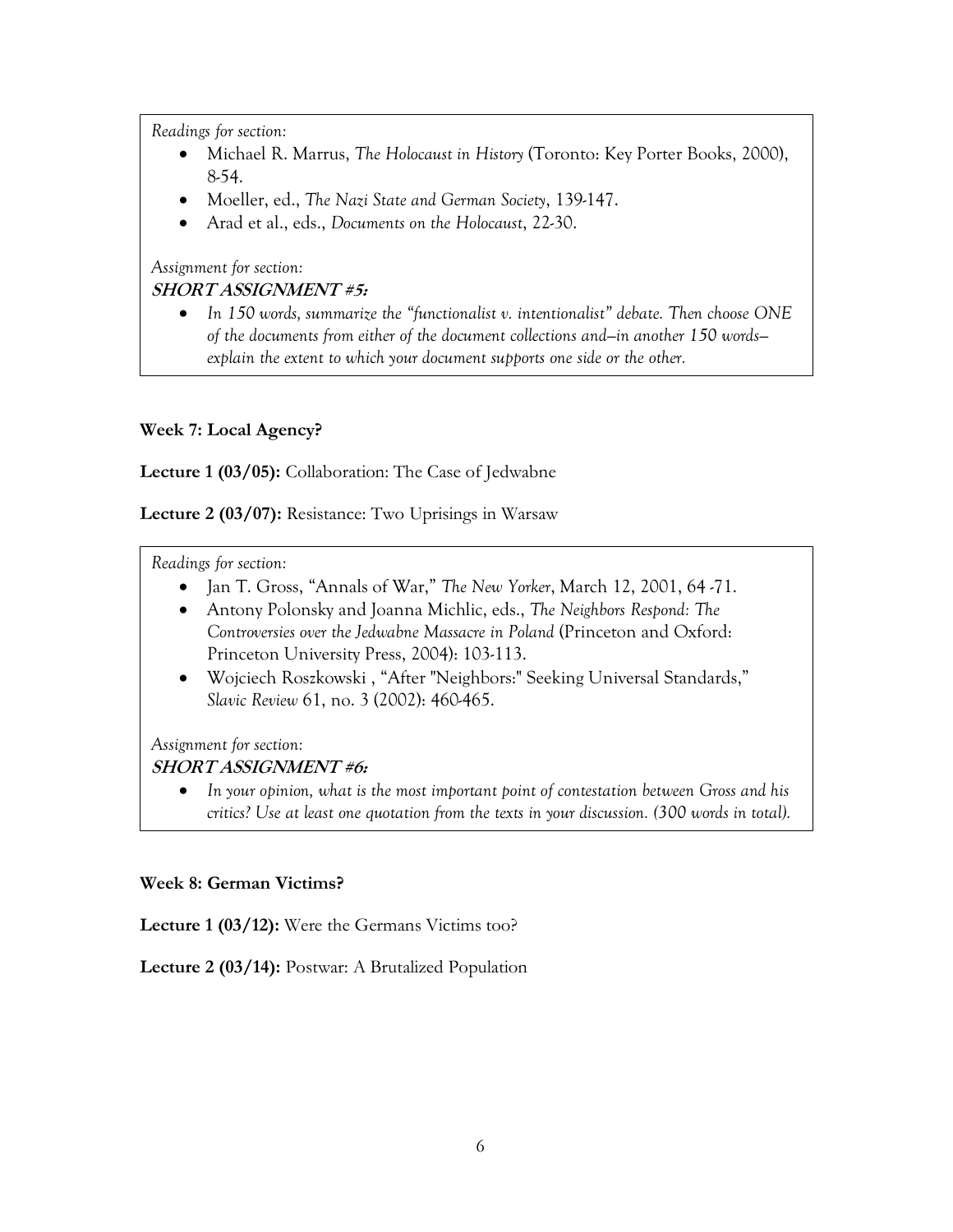- Anonymous, *A Woman in Berlin* (New York: Metropolitan Books, 2005): ix-xxi; 44-120.
- Atina Grossmann, "A Question of Silence: The Rape of German Women by Occupation Soldiers," *October*, Vol. 72 (1995): 42-63.

#### *Assignment for section:* **DRAFT PROPOSAL:**

• *Come to section with a provisional research proposal. Your proposal should include: a) your research question, as well as a three-sentence explanation of why you think this is a good research question; b) a short annotated bibliography with at least two secondary sources and two primary sources that you think might be helpful. The annotated*  bibliography should include a short description of the source and an explanation of how it *will help you to explore your historical question.* 

# **\*\*SPRING BREAK\*\***

## **PART IV: Postwar Reckonings and Memorialization**

## **Week 9: Judgments**

**Lecture 1 (03/26):** In the Courtroom: The Nuremberg trial

**Lecture 2 (03/28):** Eichmann, Gröning, and the Pursuit of Nazi War Criminals

*Readings for section:*

- Charles E. Wyzanski, "A Fair Trial? A Dangerous Precedent," *The Atlantic*, April 1946 issue (online edition)
- Michael R. Marrus (ed.), *The Nuremberg War Crimes Trial, 1945-46: A Documentary History* (Boston and New York: Bedford/St. Martin's, 1997), 57-70, 79-85, 241-254.
- Michael Biddiss, "Victors' justice? The Nuremberg Tribunal, *History Today* 45, no. 5 (1995): 40-46.

### **Week 10: Memory and Victims**

**Lecture 1 (04/02):** Resistance at Treblinka and its Legacies (Guest Lecture by Chad Gibbs)

**REVISED RESEARCH PROPOSAL***: Using Chad's feedback from the previous assignment,*  complete a revised proposal. Include a couple of sentences explaining what you have revised. You should turn in a hard copy in class AND upload a copy on Canvas.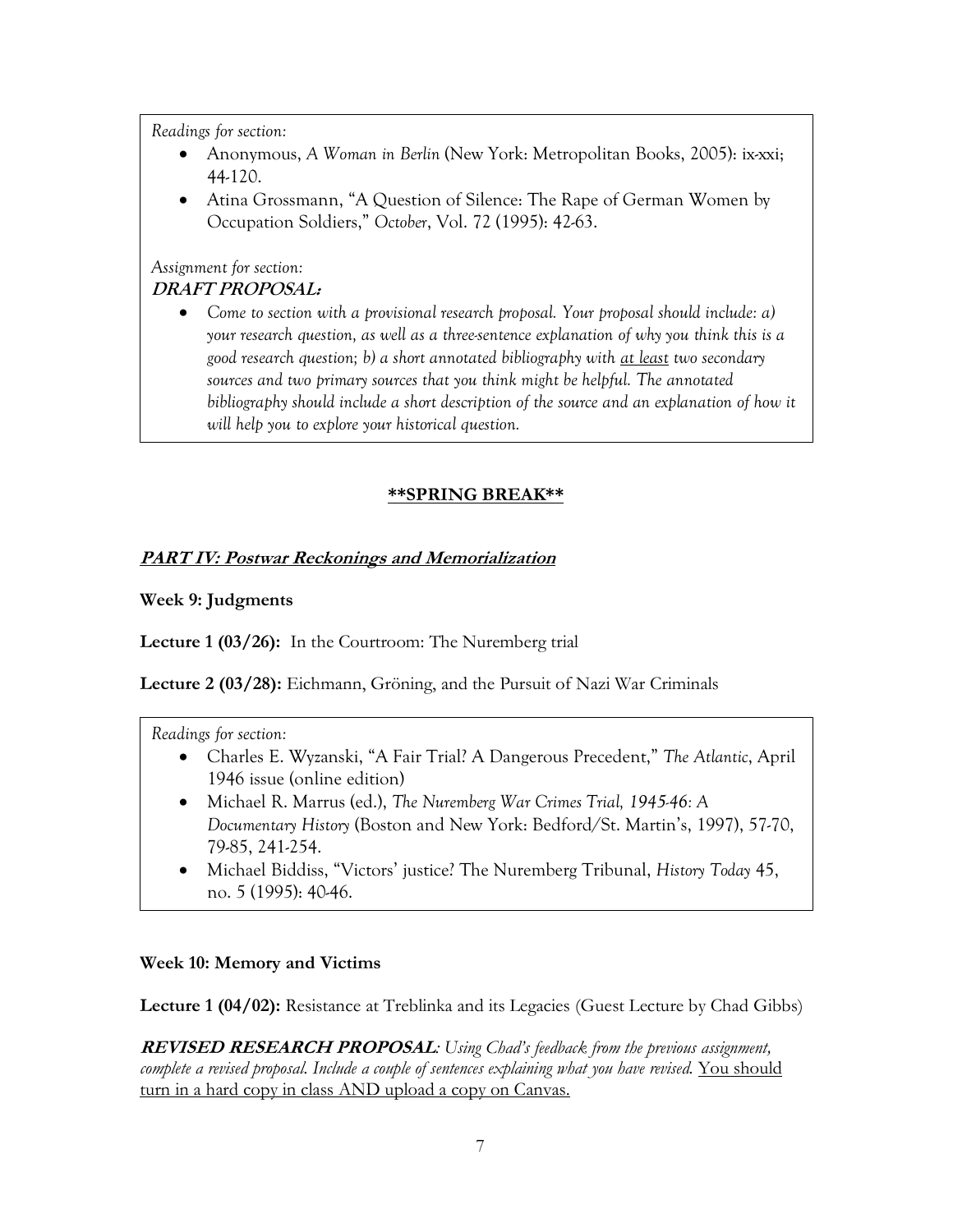### **Lecture 2 (04/04): NO LECTURE: Students work in their own time on preparing oral presentations**

*Assignment for section:*

• **ORAL PRESENTATION #1:** *Students spend section briefly presenting their revised research proposals.* 

### **Week 11: Collective Memory I**

**Lecture 1 (04/09):** Holocaust testimonies: Written and Oral accounts

**Lecture 2 (04/11):** In-class Movie Screening: *Ida* (Paweł Pawlikowski, 2013)

*Reading for section:*

- Pam McClean, "To be Hunted Like Animals: Samuel and Joseph Chanesman remember their survival in the Polish countryside during the Holocaust," in *Remembering Genocide*, eds., Nigel Eltringham and Pam McClean (London and New York: Routledge, 2014): 71-91.
- "An Innocent Awakened: 'Ida,' About an Excavation of Truth in Postwar Poland," *New York Times*, May 1, 2014.
- ""Ida": A Film Masterpiece," *The New Yorker,* May 27, 2014.

*Assignment for section:*

• **PLAN OF PAPER:** *You should bring a plan of your essay to section. It should include a provisional thesis statement and plans for each paragraph, including supporting evidence/quotations/paraphrasing for at least one paragraph.*

**Week 12: Collective Memory II**

**Lecture 1 (04/16):** Remembering the "Great Patriotic War"

**Lecture 2 (04/18):** Memorials in the Region and Beyond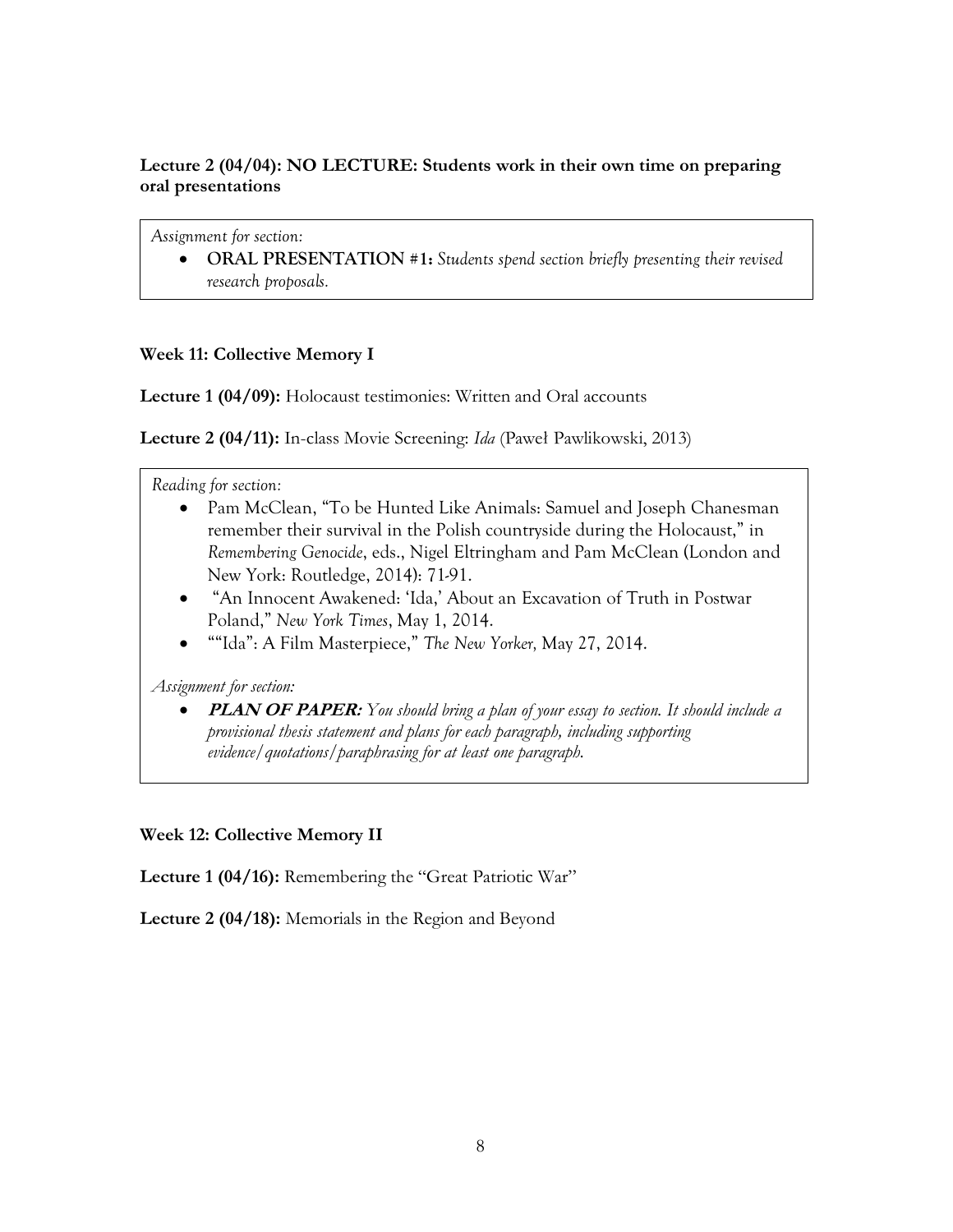- Catherine Merridale, *Night of Stone: Death and Memory in Twentieth-Century Russia* (New York: Viking, 2001): 211-240.
- Omer Bartov, *Erased: Vanishing Traces of Jewish Galicia in Present-Day Ukraine* (Princeton and Oxford: Princeton University Press, 2007): 13-41.
- "Polish Museum Repairs a Tie to a Jewish Past," *New York Times*, April 18, 2013.

### **Assignment due on Friday, April 19 at Noon:** FIRST DRAFT OF FINAL PAPER. You should turn in a hard copy to Chad's mailbox (#4043) AND upload a copy on Canvas.

### **Week 13: Revisions and Improvements**

**Lecture 1 (04/23):** How to Revise a Paper

**Lecture 2 (04/25):** Back to the *Bloodlands?*

*(Re)read before lecture:*

• Snyder and Gross articles from Week 2.

*Assignment for section:*

• **ORAL PRESENTATION #2:** *Students spend section briefly presenting their research.* 

### **Week 14: Conclusions**

**Lecture 1 (04/30):** Final Class Activities

# **Lecture 2 (05/02): NO LECTURE: Individual consultations with Chad and/or Professor Ciancia about papers**

*Assignment for section:*

• **ORAL PRESENTATION #2:** *Students spend section briefly presenting their research.* 

### **FINAL PAPER DUE ON MONDAY, MAY 6, AT NOON.** You should turn in a hard copy to Chad's mailbox (#4043) AND upload a copy on Canvas.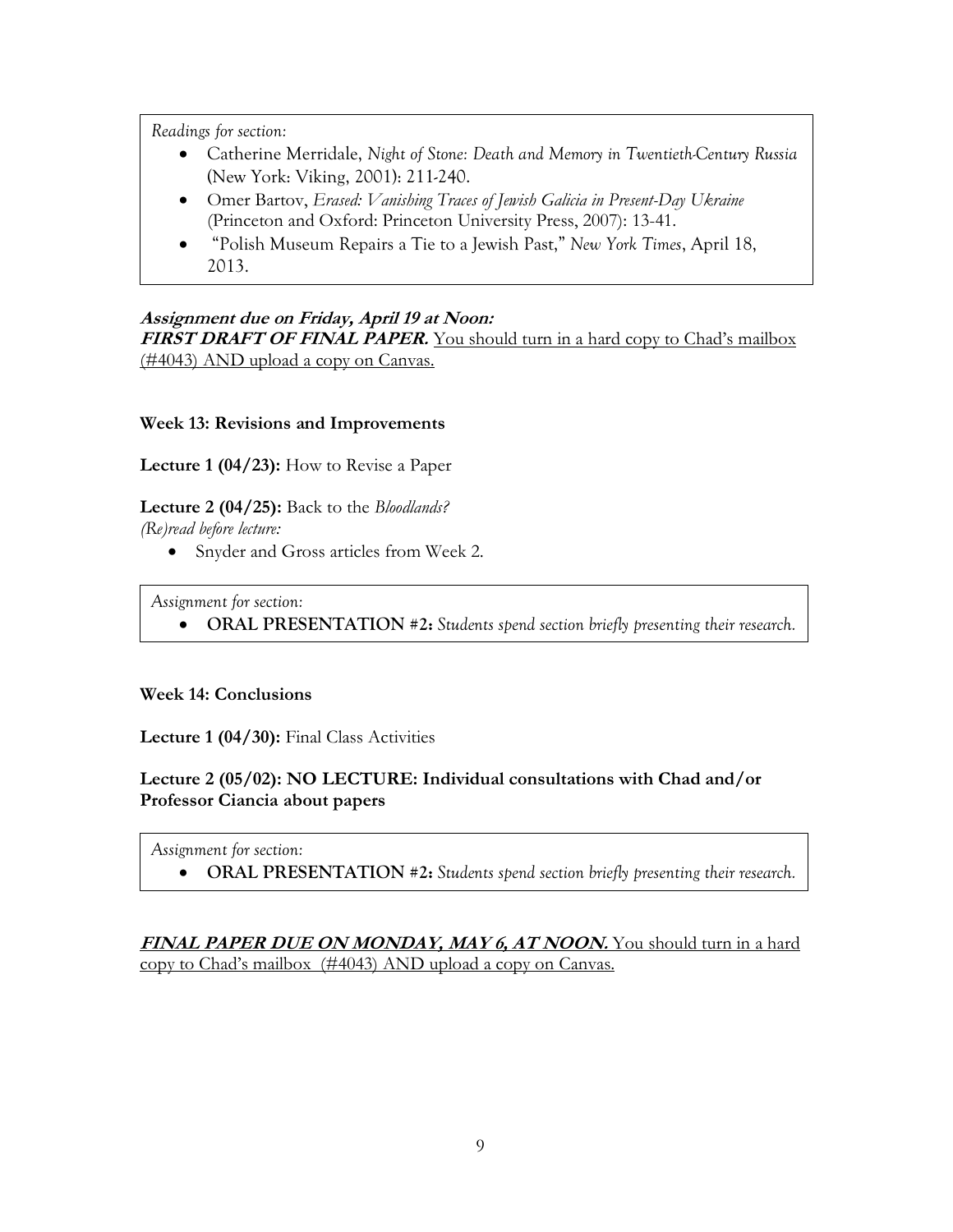### **APPENDIX A: Class Policies and Further Resources**

### **Office Hours**

My office hours are posted at the top of the syllabus. Please come by! This time is set-aside specifically for students, and I would be happy to discuss any aspect of the class with you. If you are unable to make these times, please send me an email so that we can set up a mutually convenient appointment time.

### **Class Etiquette**

There is no laptop use in class and you must make sure that all devices with a screen are switched off or put on silent for the duration of the lecture. Come and speak with me if you are concerned about this policy.

We will begin lectures on time, so please make sure that you arrive a few minutes early. Persistent tardiness (as well as going AWOL!) leads to a lower participation grade.

If there are any assigned readings for lecture or section, you should bring them with you to class. You can participate fully only if you have access to the texts.

### **Papers and Assignments**

Papers should be turned in on time to avoid a grade penalty. If there is a problem, it is important that you speak to Professor Ciancia or Chad in plenty of time prior to the deadline. Late papers will be penalized by a grade per day.

**All** assignments—including the short assignments—should be submitted by the deadline marked on the syllabus in BOTH hard and electronic copy. The electronic copy should be uploaded as a Word document onto the course's Canvas site. These two documents must be identical. Unless otherwise agreed, email submissions will not be accepted.

You should clearly post the word count (along with your name, section day/time, etc.). All assignments should stick within the word limit to avoid a grade penalty.

Historians use the Chicago Manual of Style, which can be found online at www.chicagomanualofstyle.org. See also *A Pocket Guide to Writing in History* for more details.

### **Academic Honesty**

There is information about what constitutes plagiarism here (http://writing.wisc.edu/Handbook/QPA\_plagiarism.html), but please come and speak with Professor Ciancia or Chad during office hours if you have questions or concerns.

#### **Disabilities**

Disability guidelines for course accommodations may be found at the UW McBurney Disability Resource Center site: http://www.mcburney.wisc.edu/ Please come and see Professor Ciancia or Chad if you would like to talk further.

### **Religious Observance Policy**

Students must notify Professor Ciancia within the first two weeks of class of the specific days or dates on which they request relief.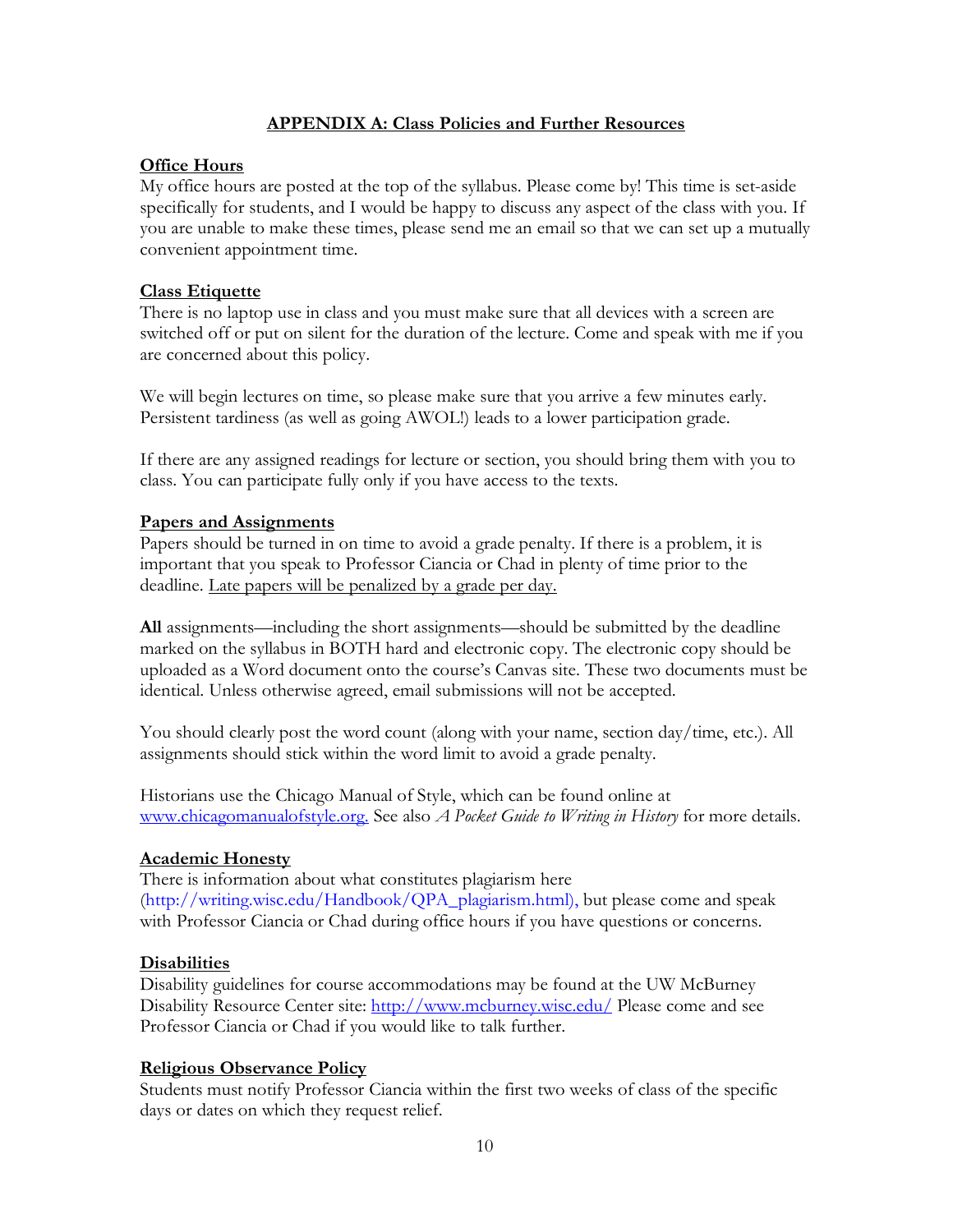### **Writing Resources and Guidelines**

The **University's Writing Center** is a wonderful resource that allows you to work with a consultant to improve your written work. Take a look at their website (http://www.writing.wisc.edu/index.html) for more information.

The **History Lab** is a resource center where experts (PhD students) will assist you with your history papers. No matter your stage in the writing process, History Lab staff will help you sharpen your skills and become a more successful writer. In addition to helping you with the specifics of writing in the discipline of history, the experts at the lab will also provide assistance in terms of your writing style (including for non-native speakers of English).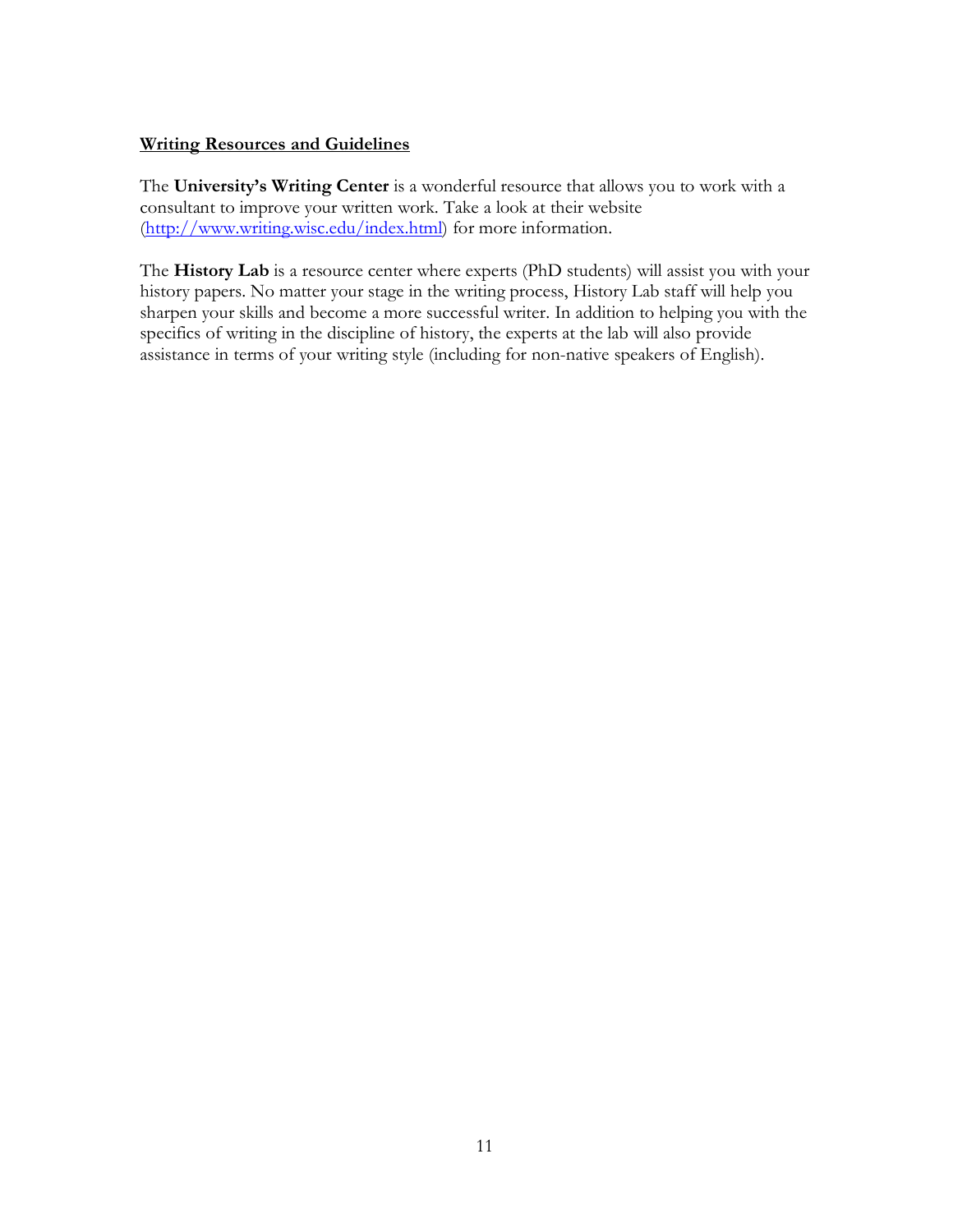### **APPENDIX B: The Historian's Craft: Objectives for All Classes**

Please find below the official criteria for *The Historian's Craft*. As we go through the class, I will highlight the various skills that we are working on. Please remember that you won't be able to work on all of these skills at once, so I have sequenced them in a way that makes sense.

**1. Ask Questions:** develop the habit of asking questions, including questions that may generate new directions for historical research.

a) Develop historical questions through engagement with primary sources,

secondary literature, and/or broader ethical, theoretical, or political questions.

b) Ask historical questions to guide individual research.

c) Pose questions to prompt productive group discussion.

**2. Find Sources:** learn the logic of footnotes, bibliographies, search engines, libraries, and archives, and consult them to identify and locate source materials.

a) Identify the purposes, limitations, authorities, and parameters of various search

engines available both through the library and on the world-wide web.

b)Take advantage of the range of library resources, including personnel.

c) Locate printed materials, digital materials, and other objects.

d) Be aware of, and able to use, interlibrary loan.

**3. Evaluate Sources:** determine the perspective, credibility, and utility of source materials.

a) Distinguish between primary and secondary material for a particular topic.

b) Determine, to the extent possible, conditions of production and preservation.

c) Consider the placement of sources in relation to other kinds of documents and objects.

d) Identify the perspective or authorial stance of a source.

e) Summarize an argument presented in a text.

f) Distinguish between the content of a source and its meaning in relation to a particular question.

**4. Develop and Present an Argument:** use sources appropriately to create, modify, and support tentative conclusions and new questions.

a) Write a strong, clear thesis statement.

b) Revise and rewrite a thesis statement based on additional research or analysis.

c) Identify the parts of an argument necessary to support a thesis convincingly.

d) Cite, paraphrase, and quote evidence appropriately to support each part of an argument.

**5. Plan Further Research:** draw upon preliminary research to develop a plan for further investigation.

a) Write a research proposal, including a tentative argument, plan for research, annotated bibliography, and abstract.

b) Identify the contribution of an argument to existing scholarship.

**6. Communicate Findings Effectively:** make formal and informal, written and oral